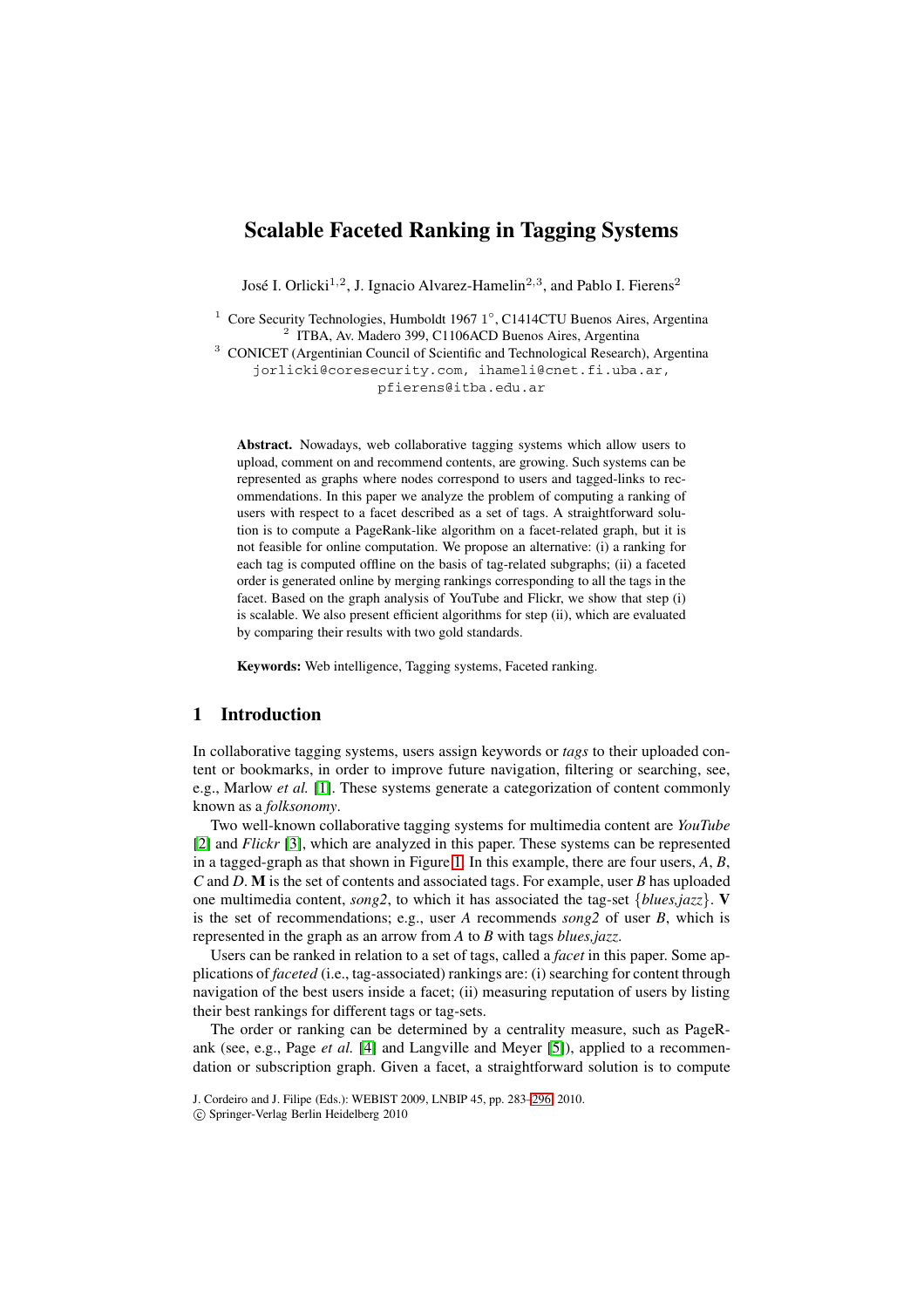

**Fig. 1.** Example of construction of a tagged graph from a set of contents **M** and a set of recommendations **V**

<span id="page-1-0"></span>the centrality measure based on an appropriate facet-dependent subgraph of the recommendation graph. However, *online* computation of the centrality measure is unfeasible because its high time complexity, even for small facets with two or three tags. Moreover, the offline computation of the centrality measure for each facet is also unfeasible because the number of possible facets is exponential in the number of tags. Therefore, alternative solutions must be looked for. A simple solution is to use a general ranking computed offline, which is then filtered online for each facet-related query. The use of a single ranking of web pages or users within folksonomies has the disadvantage that the best ranked ones are those having the highest centrality in a global ranking which is facet-independent. In the information retrieval case, this implies that the returned results are ordered in a way which does not take into account the focus on the searched topic. Richardson and Domingos [6] call this problem *topic drift*.

In this paper we propose a solution to the problem of topic drift in faceted rankings which is based on PageRank as centrality measure. Our approach follows a two-step procedure: (i) a ranking for each tag is computed offline on the basis of a tag-related subgraph; (ii) a faceted order is ge[ne](#page-12-4)rated online by merging rankings corresponding to all the tags in the facet. The fundamental assumption is that step (i) in this procedure can be computed with an acceptable overhead which depends on the size of the dataset. This hypothesis is validated by two empirical observations. On one hand, in the studied tagged-graphs of *Flickr* and *YouTube*, most of the tags are associated to very small subgraphs, while only a small number of tags have large associated subgraphs (see Sect. 3). On the other hand, the mean number of tags per edge is finite and small as explained in Sect. 4.1.

The problem then becomes to find a *good* and *efficient* algorithm to merge several rankings in step (ii), and we present several alternatives in Sect. 4. The *"goodness"* of a merg[ing](#page-3-0) algorithm is measured by comparing its results to those produced by the naive approach of apply[ing](#page-8-0) the PageRank algorithm on facet-dependent graphs (see Sect. 5). The *efficiency* of an algorithm is evaluated by means of its time complexity.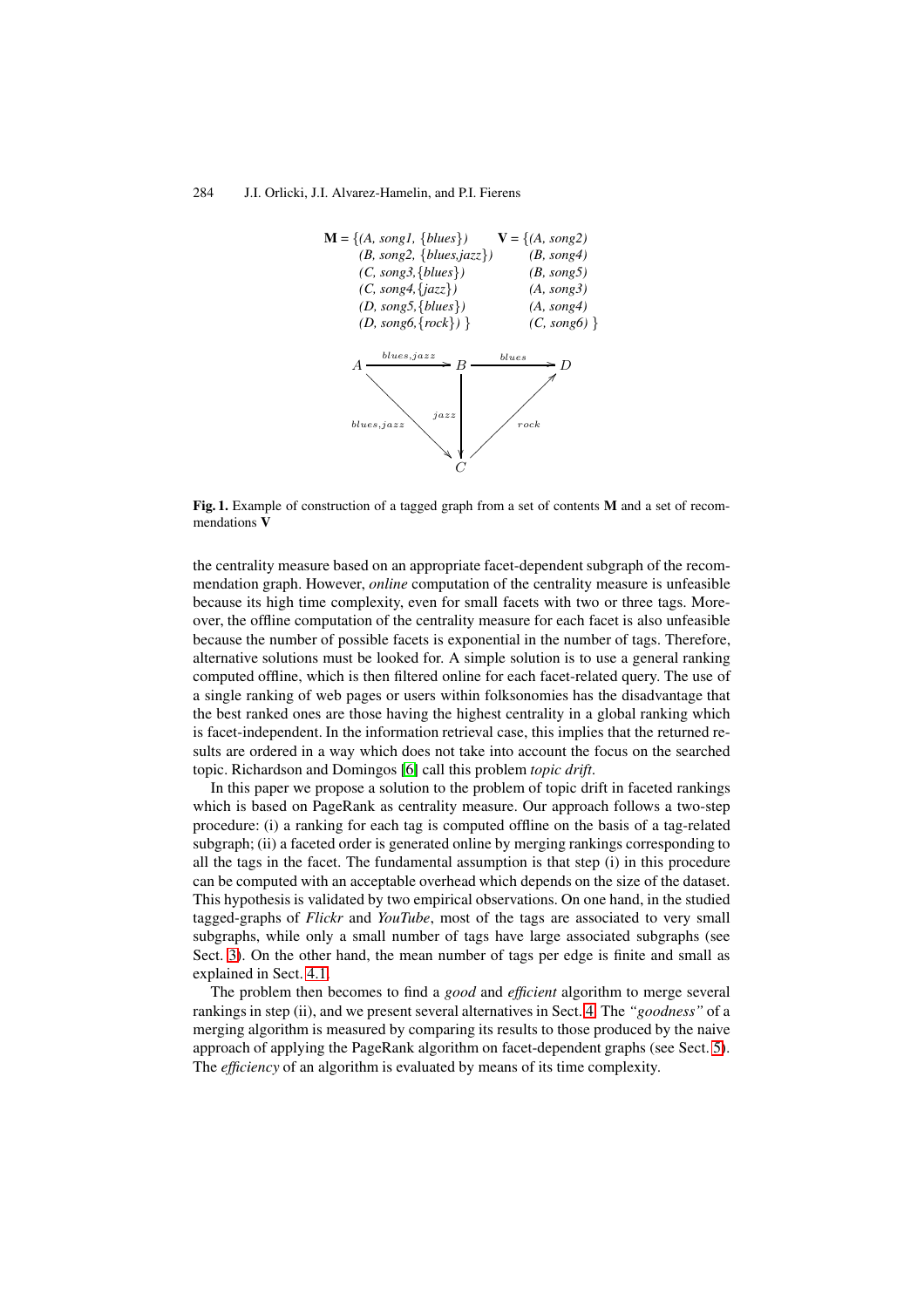We concentrate our effort on facets that correspond to the *logical conjunction* of tags (*match-all-tags*-queries) because this is the most used logical combination in information retrieval (see Manning *et al.* [7]).

The remaining of the paper is organized as follows. We discuss prior works and their limitations in Sect. 2. In Sect. 3 we explore two real examples of tagged graphs. In particular, we analyze several important characteristics of these graphs, such as the scale-free behavior of the node i[nd](#page-13-0)egree and assortativeness of the embedded recommendation graph (see Sect. 3.1). The proposed algorithms are introduced in Sect. 4, including an analysis of [rel](#page-2-0)ated scal[ab](#page-3-0)ility issues in Sect. 4.1. We discuss experimental results in Sect. 5 and we conclude with some final remarks and possible directions of future work in Sect. 6.

#### **2 Related [W](#page-9-0)ork**

<span id="page-2-0"></span>There is abundant [lit](#page-12-5)erature on faceted search. For example, basic topic-sensitive PageRank analysis was attempted biasing the general PageRank equation to special subsets of web pages by Al-Saffar and Heileman in [8], and using a predefined set of categories by Haveliwala in [9]. Although encouraging results were obtained in both works, they suffer from the limitation of a fixed number of topics biasing the rankings. The approach of DeLong *et al.* [10] involves the construction of a larger multigraph using the hyperlink graph with each node correspondi[ng](#page-13-1) to a pair webpage-concept and each edge to a hyperlink asso[cia](#page-13-2)ted with a concept. Although DeLong *et al.* obtain good ranking results for single-keyword facets, they do not support multi-keyword queries.

Query-dependent PageRank ca[lcul](#page-13-3)ation was introduced by Richardson and Domingos in [6] to extract a weighted probability per keyword for each webpage. These probabilities are summed up to generate a query-dependentresult. They also show that this faceted ranking has, for thousands of keywords, computation and storage requirements that are only approximately 100-200 times greater than that of a single query-independent PageRan[k. A](#page-12-4)s we show in Sect. 4.1, the *offline* phase of our facet-dependent ranking algorithms has similar time complexity. Scalability issues were also tackled by Jeh and Widom [11] criticizing offline computation of multiple PageRank vectors for each possible query and preferring another more efficient dynamic programming algorithm for online calculation of the faceted rankings [base](#page-8-0)d on offline computation of basis vectors. They found that their algorithm scales well with the size of the biasing page set.

In this paper, we propose a different alternative to the problem of faceted ranking. Instead of computing offline the rankings corresponding to all possible facets, our solution requires only the offline computation of a ranking per tag. A faceted ranking is generated by adequately merging the rankings of the corresponding tags. Sect. 4 deals with different approaches to the merging step.

Some search engines incorporate tags from collaborative tagging systems. For example, Technorati [12] improves its search engine using tags entered by bloggers and Web page designers, providing also citation count ranking information (called "Aut[ho](#page-6-0)rity") (see Weinman [13]). Tags have also been used to leverage topic-dependent ranking of egos. For example, John and Seligmann [14] explore the application of tagging systems to rank expertis[e of](#page-13-4) taggers in enterprise environments. Basically, they use a variation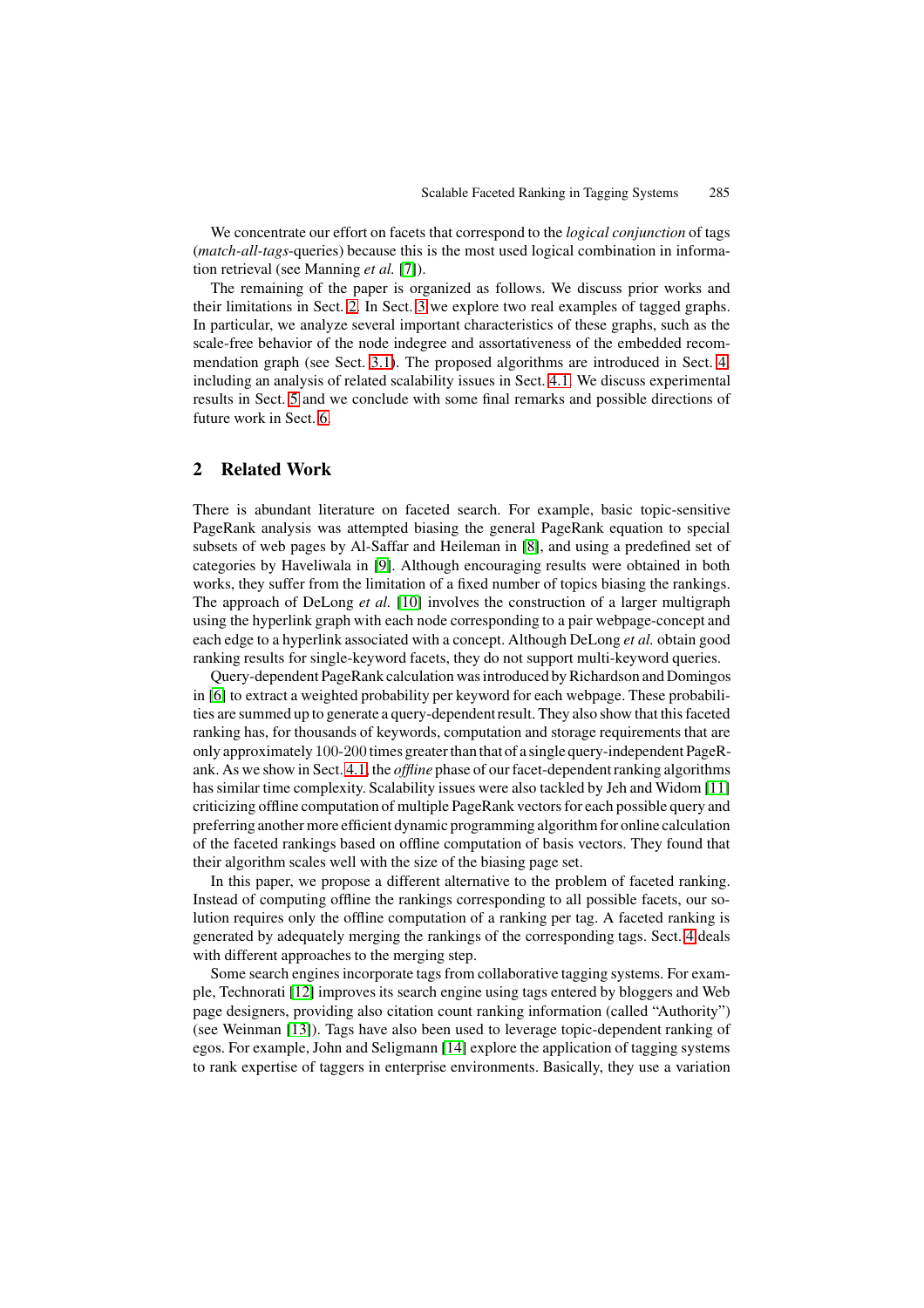#### 286 J.I. Orlicki, J.I. Alvarez-Hamelin, and P.I. Fierens

of PageRank biased on the basis of the facet-related tagging activity of each user. Yeung *et al.* [15] also rank the expertise of taggers. They use a variation of HITS algorithm (see Kleinberg [16]) that takes into account the time when a user applied tags to a given document, giving a higher ranking to those users which "discovered" the content first. Neither of these approaches is scalable because they require a new costly computation (Page[Ran](#page-13-5)k in the case of [14] and HITS for [15]) for each facet.

Hotho *et al.* [\[17\]](#page-13-6) modified PageRank (called FolkRank) to work on a tripartite graph corresponding to a folksonomy. The set of nodes of the graph consists of the union of users, tags and resources (contents). All co-occurrences of tags and users, users and resources, tags and resour[ces](#page-13-7) become edges. [Fur](#page-13-5)thermore, edges are weighted with the frequency of ap[pea](#page-13-8)rance of the represented relation. One problem with FolkRank is that it works with symmetric adjacency matrices (corresponding to tags and users, users and resources, tags and resources) and, hence, weights "bounce back" during each iteration of the algorithm<sup>1</sup>. Shepitsen and Tomuro [18] solved this problem by slightly modifying the adjacency matrices, e.g., they multiplied the weight of the edge connecting a tag  $t$ to a content  $c$  by the fraction of users who used  $t$  for  $c$  over all user s who used tag t. In order to allow topic-dependent rankings, Hotho and colleagues introduced a form of topic-biasin[g o](#page-3-1)n the modified PageRa[nk. T](#page-13-9)he problem with this approach is that the generation of a faceted ranking requires a new computation of the adapted algorithm on the graph for each new facet.

Social search (see, e.g., Long *et al.* [19]) consists in accounting for the social interactions or contributions of other users when answering a query from a given user. In this sense, there has been some work on accounting for the tagging activity of other users. For example, Zanardi and Capria [20] study the problem of ranking tagged documents for query answer presentation in this [con](#page-13-10)text. After expanding the query with related tags (based on a cosine similarity metric), they produce a ranking of content based on the relevance of tags associated to each document the similarity of the document taggers to the user who made the query. T[he s](#page-13-11)imilarity between users is based on past tagging activity. Schenkel *et al.* [21] also take into account the strength of similarity of users tagging activity and the relatedness of tags (although with different metrics), but focus on an efficient algorithm to compute the top- $k$  results of a query. A more complete approach is presented by Symeonidis *et al.* [22], where users, tags, and resources are modelled in a 3-order tensor and co[nten](#page-13-12)t is recommended to users by performing Latent Semantic Analysis and dimensionality reduction using the Higher Order Singular Value Decomposition technique. In this work, we do not address the problem of user-personalization of queries or recommendations a[nd w](#page-13-13)e focus on producing user independent rankings.

### **3 Two Tagging Systems: YouTube and Flickr**

<span id="page-3-0"></span>In this section, we present two examples of collaborative tagging systems,*YouTube* and *Flickr*, where content is tagged and recommendations are made. Although these systems actually rank content, to our knowledge, no use of graph-based faceted ranking is made.

<span id="page-3-1"></span><sup>&</sup>lt;sup>1</sup> PageRank works with a directed graph and, hence, a node "passes on" weight only on outgoing links.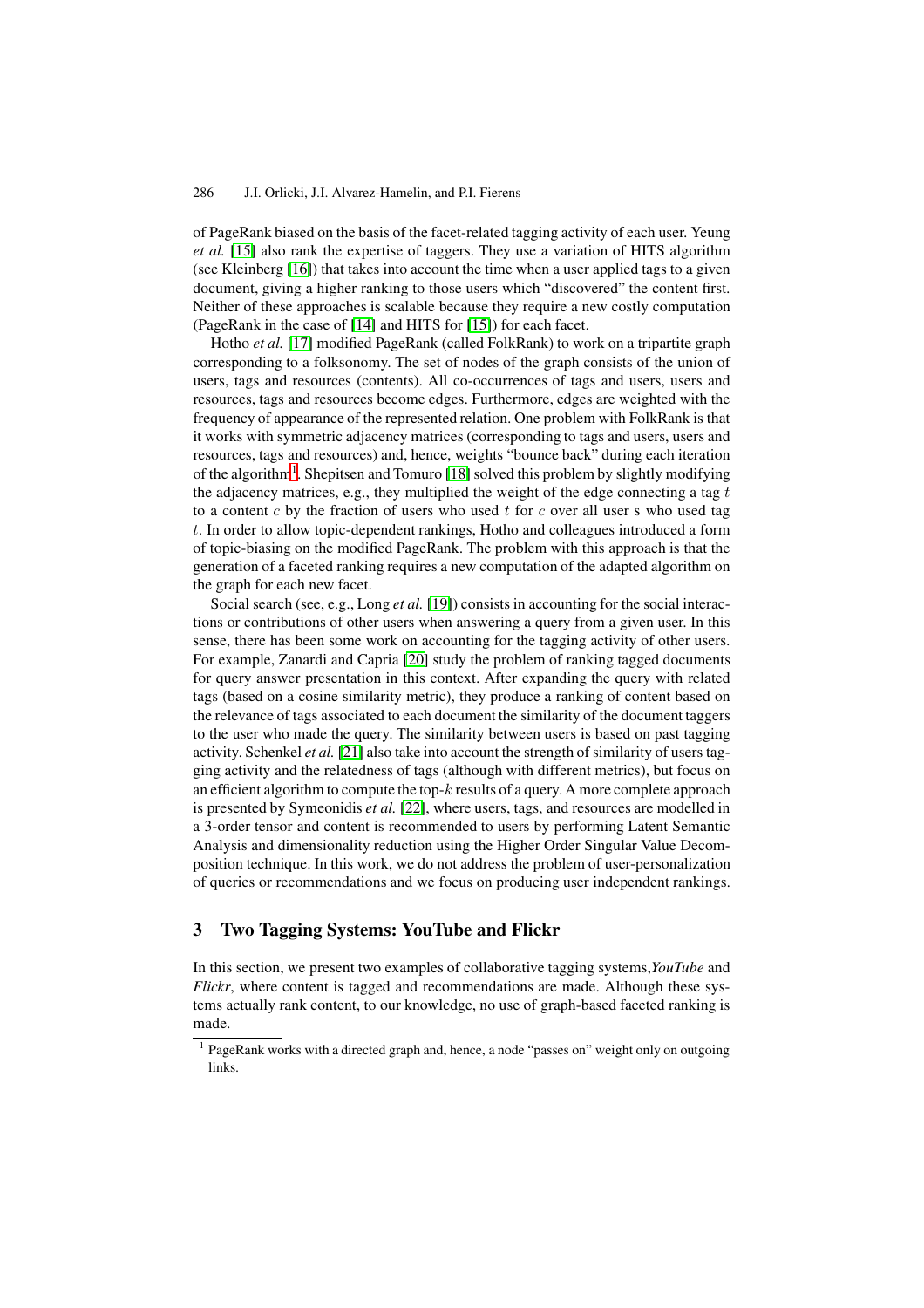The taxonomy of tagging systems by Marlow *et al.* in [1] allows us to classify *YouTube* and *Flickr* in the following ways: regarding the tagging rights, both are *selftagging* systems; with respect to the aggregation model, they are *set* systems; concerning the object-type, they are called *non-textual* systems; in what respects to the source of material, they are classified as *user-contributed*; finally, r[ega](#page-12-0)rding tagging support, while *YouTube* can be classified as a *suggested* tagging system, *Flickr* must be considered a *blind* tagging system.

In our first example the content is multimedia in the form of favorite videos recommended by users. The information was collected from the service *YouTube* using the public API crawling 185,414 edges and 50,949 nodes in Breadth-First Search (BFS) order starting from the popular user *jcl5m* that had videos included in the top twenty top rated videos during April 2008. We only considered nodes with indegree greater than one, because they are the relevant nodes to PageRank. ¿From this information, we constructed a full tagged graph  $G$ . We have also constructed subgraphs by preserving only those edges that contain a given tag (e.g.,  $G(music)$  and  $G(funny)$  corresponding to the tags music and funny, respectively), any tag in a set (e.g.,  $G(music \vee funny)$ ) or all tags in a set (e.g.,  $G(music \wedge funny)$ ). Table 1 presents the number of nodes and edges of each of these graphs. We must note that mandatory categorical tags such as *Entertainment, Sports* or *Music*, always capitalized, were removed in order to include only tags inserted by users.

**Table 1.** Sizes of *YouTube*, *Flickr* graphs and some of their subgraphs

<span id="page-4-1"></span>

| YouTube                 | nodes |                  | edges Flickr                           | nodes | edges          |
|-------------------------|-------|------------------|----------------------------------------|-------|----------------|
| G                       |       | 50,949 185,414 G |                                        |       | 30,974 225,650 |
| $G(music \vee funny)$   |       |                  | 4,990 $13,662$ $ G(blue \vee flower) $ | 5,440 | 14,273         |
| G(music)                | 2,650 |                  | 5,046 $G(blue)$                        | 3,716 | 6,816          |
| G(funny)                | 2,803 |                  | $6,289$ $G(flower)$                    | 2,771 | 6,370          |
| $G(music \wedge funny)$ | 169   |                  | 188 $G(blue \wedge flower)$            | 280   | 327            |

In our second example the content are photos and the recommendations are in the form of favorite photos<sup>2</sup>. The information was collected from the service *Flickr* using the public API crawling 225,650 edges and 30,974 nodes in BFS order starting from the popular user *junku-newcleus*, where only nodes with indegree grater than one have been considered. The full tagged graph G and the sample subgraphs  $G(blue \vee flower)$ ,  $G(blue)$ ,  $G(floatver)$  [an](#page-4-0)d  $G(blue \wedge flower)$  were constructed. The number of nodes and edges of these graphs are shown in Table 1.

#### **3.1 Analysis of the Recommendation Graphs**

In this section, we present a summary of the g[rap](#page-4-1)h analysis of both collaborative tagging systems, *YouTube* and *Flickr*. The objective is to disentangle the properties of these systems in order to take advantage by new ranking algorithms.

<span id="page-4-0"></span><sup>&</sup>lt;sup>2</sup> Only the first fifty favorites photos of each user were retrieved.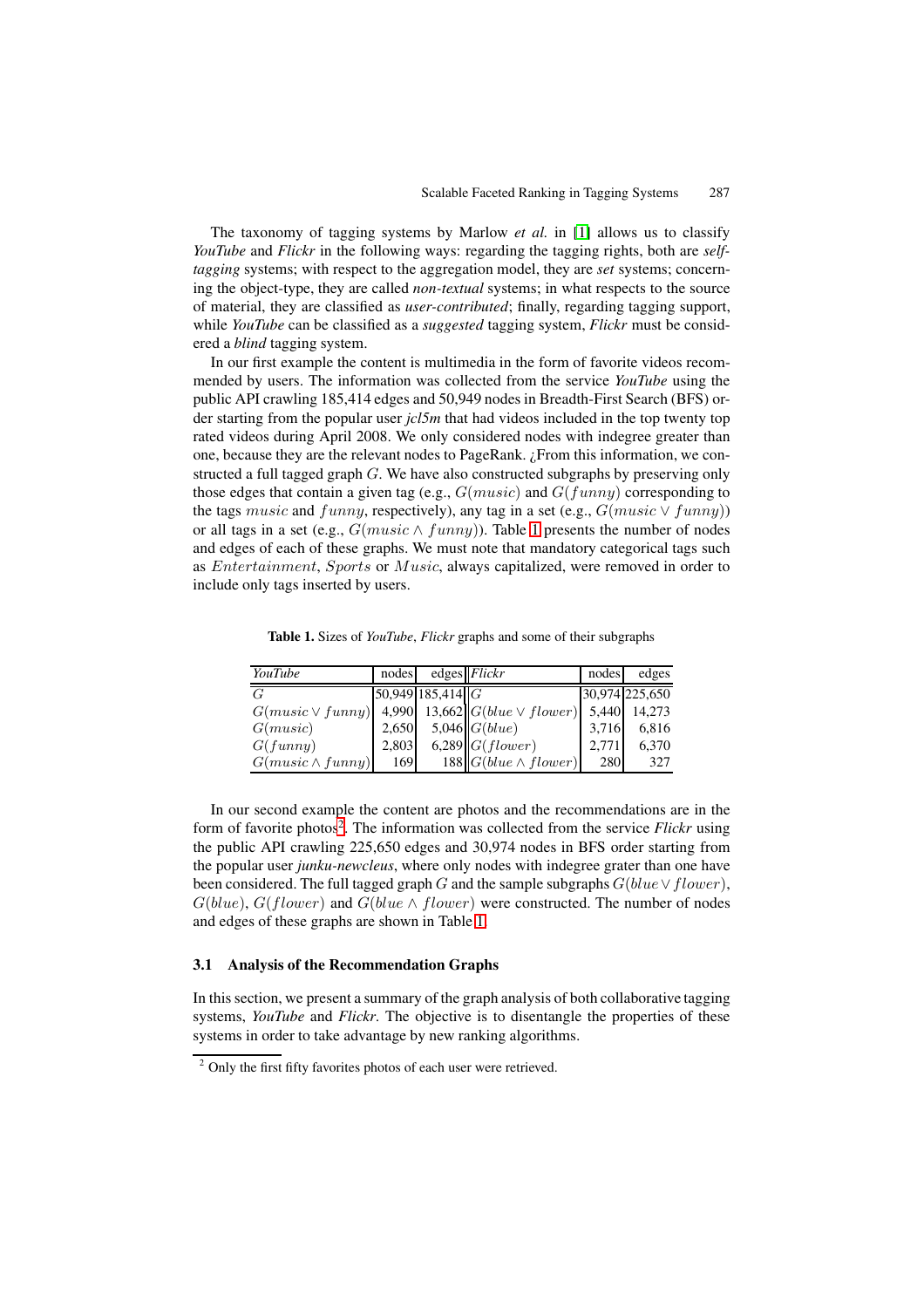

<span id="page-5-0"></span>**Fig. 2.** Binned indegree distribution



<span id="page-5-2"></span>**Fig. 3.** Binned outdegree distribution

Graph analysis was made using the tool Network Workbench [23], except for the calculation of PageRank (a C++ stand-alone software). We computed node's indegree and outdegree distributions, the correlation of indegree of in-neighbors with indegree of nodes, the PageRank distribution, and the number of tags per edge. Figures 2-6 show the parameters for the whole *YouTube* and *Flickr* graphs and [als](#page-13-14)o for some specific subgraphs. All graph-analytical parameters, except those for small subgraphs like  $G(music \wedge funny)$  were binned and plotted in log-log curves<sup>3</sup>.

Node indegree, in both video and photo graphs, can be bounded by a power-law [di](#page-5-0)[s](#page-7-0)tribution:  $P(k) \approx k^{-\gamma}$ , where  $2 < \gamma < 3$  (see Figure 2). Random variables modelled by this type of heavy-tailed distributions have a finite mean, but infinite second and higher non-central moments. Furthermore, there is a non-vani[sh](#page-5-1)ing probability of finding a node with an arbitrary high indegree. Clearly, in any real-world graph, the total number of nodes is a natural upper-bound to the great[es](#page-5-0)t possible indegree. However, experience with Internet related graphs shows that the power-law distribution of the indegree does not change significantly as the graph grows and, hence, the probability of finding a node with an arbitrary degree eventually becomes non-zero (for more details see, e.g., Pastor-Satorras and Vespignani [24]).

<span id="page-5-1"></span><sup>3</sup> This is the reason why some degree points appear below one (*x*-axis), because there exist nodes with either indegree or outdegree equal to zero.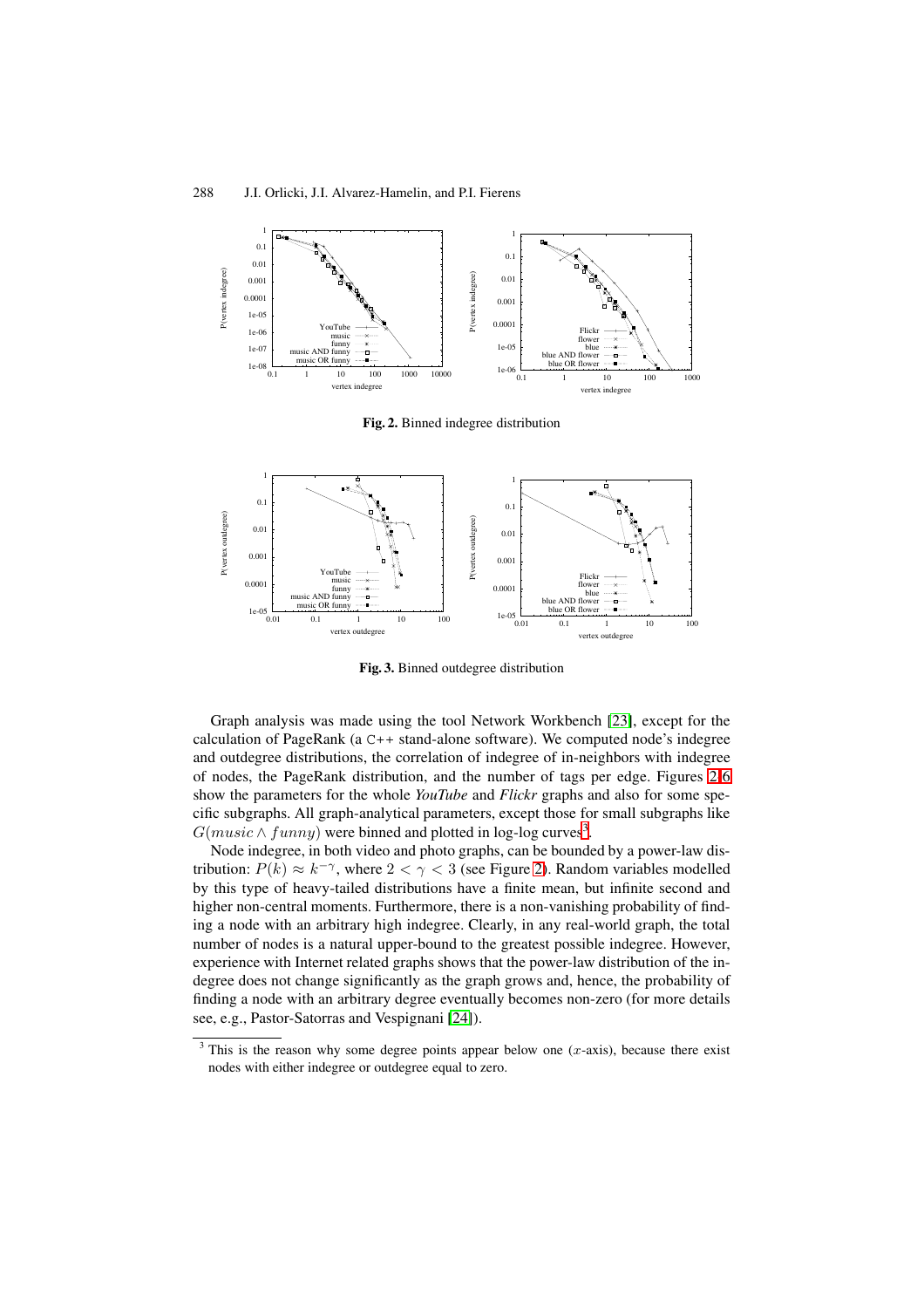

<span id="page-6-1"></span>**Fig. 4.** Binned correlation of indegree of in-neighbors with indegree

Since recommendation lists are made by individual users, node outdegree does not show the same kind of scale-free behavior than node indegree. On the contrary, each user recommends only 20 to 30 other users on average (see Figure 3). Moreover, since node outdegree is mostly controlled by individual *human* users, we do not expect its average to change significantly as the graph grows. Another way of looking at the human origin of tag annotations is by observing Fig. 6, which shows that only few edges have many tags and the number of edges per tag falls off quickly after a[pp](#page-5-2)roximately ten.

The correlation of indegree of in-neighbors with node indegree (see Figure 4) indicates the existence of assortative (positive slope) or disassortative behavior (negative slope). Assortativeness is commonly observe[d in](#page-7-0) social graphs, where people with many connections relates to people which is also well-connected. Disassortativeness is more common in other kinds of graphs, such as information, technological and biol[og](#page-6-1)ical graphs (see, e.g., Newman [25]). In *YouTube*'s graph there is no clear correlation (small or no slope), but in *Flickr*'s graph there is a slight assortativeness indicating a biased preference of nodes with high indegree for nodes with high indegree (see Figure 4).

We also computed the PageRank of the sample graphs, removing dangling nodes with indegree 1 and out d[egre](#page-13-15)e 0, because most of them correspond to nodes which have not been visited by the crawler (BFS), having the lowest PageRank (a similar approach is taken by Page *et al.* in [4]). Figure 5 shows that PageRank distri[but](#page-6-1)ions are also scale-free, i.e., they can be bounded by power law distributions. Note that the power law exponents are very similar for the complete tagged graph and subgraphs, on each graph, showing the same behavior. This fact suggests that it is possible to get a good faceted ranking by combining t[he](#page-12-3) ranking o[f e](#page-7-1)ach tag in the facet.

### **4 Algorithms for Faceted Ranking**

<span id="page-6-0"></span>Given a set **M** of tagged content, a set **V** of favorite recommendations and a tag-set or facet **F**, the *faceted ranking problem* consists on computing a ranking of users according to facet **F**. The naive solution is to find a graph associated to the facet and apply the PageRank algorithm to it. This approach leads to two algorithms, called **edgeintersection** and **node-intersection**, which turn out to be too costly for online queries. Indeed, their computation requires the extraction of a subgraph which might be very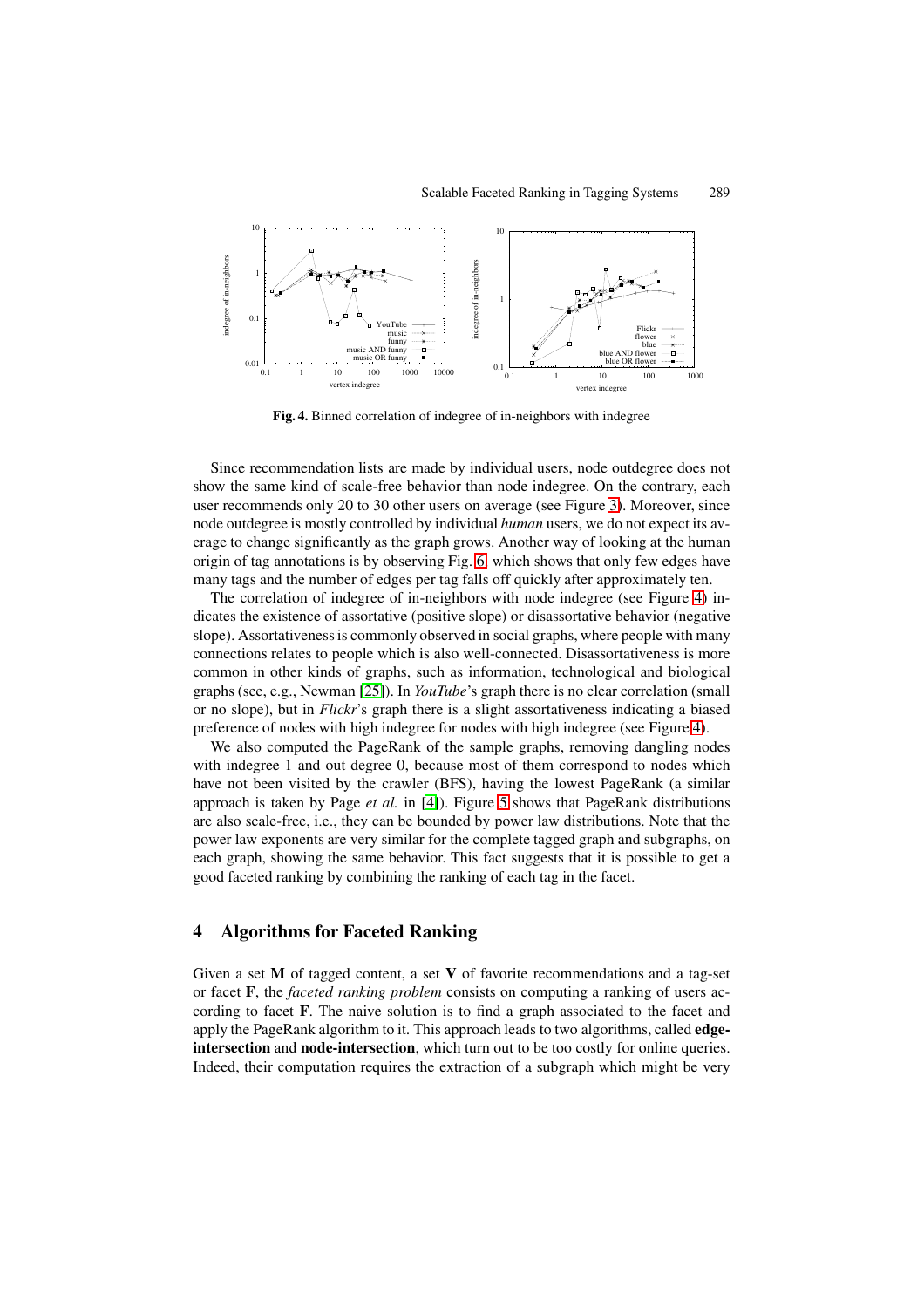

**Fig. 5.** Binned Node PageRank distribution

<span id="page-7-1"></span>

<span id="page-7-0"></span>**Fig. 6.** Binned distribution of number of tags per edge

large in a large graph<sup>4</sup> and the calculation of the corresponding PageRank vector. However, they serve as a basis of comparison (i.e., "gold standards") for more efficient algorithms.

We define the following algorithms for *match-all-tags*-queries.

**Edge-intersection***.* [G](#page-7-2)iven a set of tags, a ranking is calculated by computing the centrality measure of the subgraph corresponding to the recommendation edges which include *all* the tags of a certain facet.

Node-intersection. Consider the example given in Fig. 1 under the query *blues* ∧rock. According to the **edge-intersection** algorithm, there is no node in the graph satisfying the query. However, it is reasonable to return node *D* as a response to such search. In order to take into account this case, we devised another algorithm called **nodeintersection**. In this case, the union of all edge recom[men](#page-1-0)dations per tag is used when computing the PageRank, but only those *nodes* involved in recommendations for *all tags* are kept (hence, *node-intersection*). This is another possible way to obtain a subgraph having only a specific tag-related information.

<span id="page-7-2"></span><sup>&</sup>lt;sup>4</sup> We have observed that as the graph grows the relative frequency of tags usage converges. Similar behavior was observed for particular resources by Golder and Huberman in [26].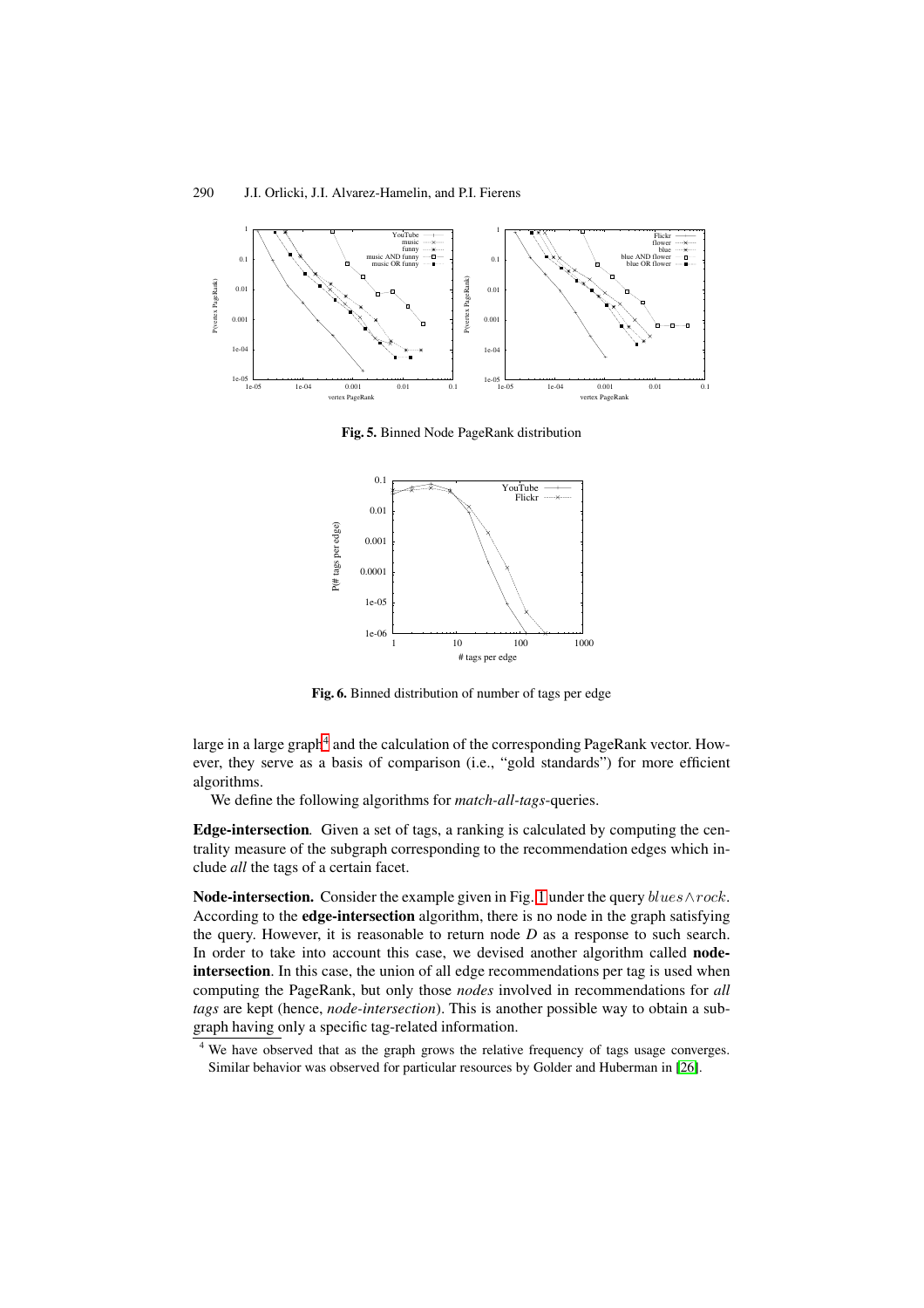**Single-ranking.** A simple online faceted ranking consists of a monolithic ranking of the full graph, without any consideration of tags, which is then filtered to exclude those nodes that are not related to all tags in the facet.

**Winners-intersection.** In this case, as well as in the next two algorithms, the *offline phase* consists of running PageRank on each tag-related subgraph (such as <sup>G</sup>(music)) and storing only the best- $w$  ranked users. Given a conjunction-of-tags facet, a new graph is constructed by considering only the  $w$  "winners" corresponding to each tag and the edges connecting them. A facet-related ranking is then calculated by means of the PageRank algorithm on this reduced graph. The choice of an adequate number  $w$ is application-dependent. For this paper, we have arbitrarily chosen  $w = 128$ . We shall show that reasonably good results are obtained even for this small value of  $w$ .

**Probability-product.** Let us recall that PageRank is based on the idea of a random websurfer and nodes are ranked according to the estimated stationary probability of such a surfer being at each node at any given time. This basic concept together with the product rule for the joint probability of independent events motivated the **probability-product** algorithm. This algorithm pre-computes a PageRank for each tag-related subgraph. A ranking associated with a conjunction-of-tags facet is then calculated *online* by multiplying, on a node-by-node basis, the probabilities corresponding to each tag in the facet.

**Rank-sum.** Consider a recommendation graph G larger than that in Fig. 1 and the query  $blues \wedge jazz$ . Assume that the PageRank of the top three nodes in the rankings corresponding the subgraphs  $G(blues)$  and  $G(jazz)$  are as given in Table 2. Ignoring other nodes, the ranking given by the **probability-product** rule is a, b and c. However, it may be argued [th](#page-1-0)at node  $b$  shows a better equilibrium of PageRank values than node a. Intuitively, one may feel inclined to rank  $b$  over  $a$  given the values in the table. In order to follow this intuition, we devised the **rank-sum** algorithm w[hic](#page-8-1)h is also intended to avoid *topic drift* within a queried facet, that is, any tag prevailing over the others. Given a conjunction-of-tags facet, the **rank-sum** algorithm adds-up the ranking position of nodes in each tag-related subgraph. The corresponding facet-related ranking is calculated by ordering the resulting sums (see Table 2).

<span id="page-8-1"></span>

|                  |      |      |       | Node $G(blues)$ $G(jazz)$ Prob.-pr. Rank-sum |
|------------------|------|------|-------|----------------------------------------------|
| $\boldsymbol{a}$ | 0.75 | 0.04 | 0.03  |                                              |
| b                | 0.1  | 0.1  | 0.01  |                                              |
| $\epsilon$       | 0.01 | 0.03 | 0.003 | 6                                            |
| d.               | 0.01 | 0.05 | 0.005 |                                              |

**Table 2. Probability-product** vs. **rank-sum** in an example

The first two columns show the probability of each node according to PageRank on the corresponding tag-related subgraph.

#### **4.1 Complexity Analysis of the Algorithms**

<span id="page-8-0"></span>As noticed by Langville and Meyer in [5], the number of iterations of PageRank is fixed when both the tolerated error and other parameters are fixed. As each iteration consists of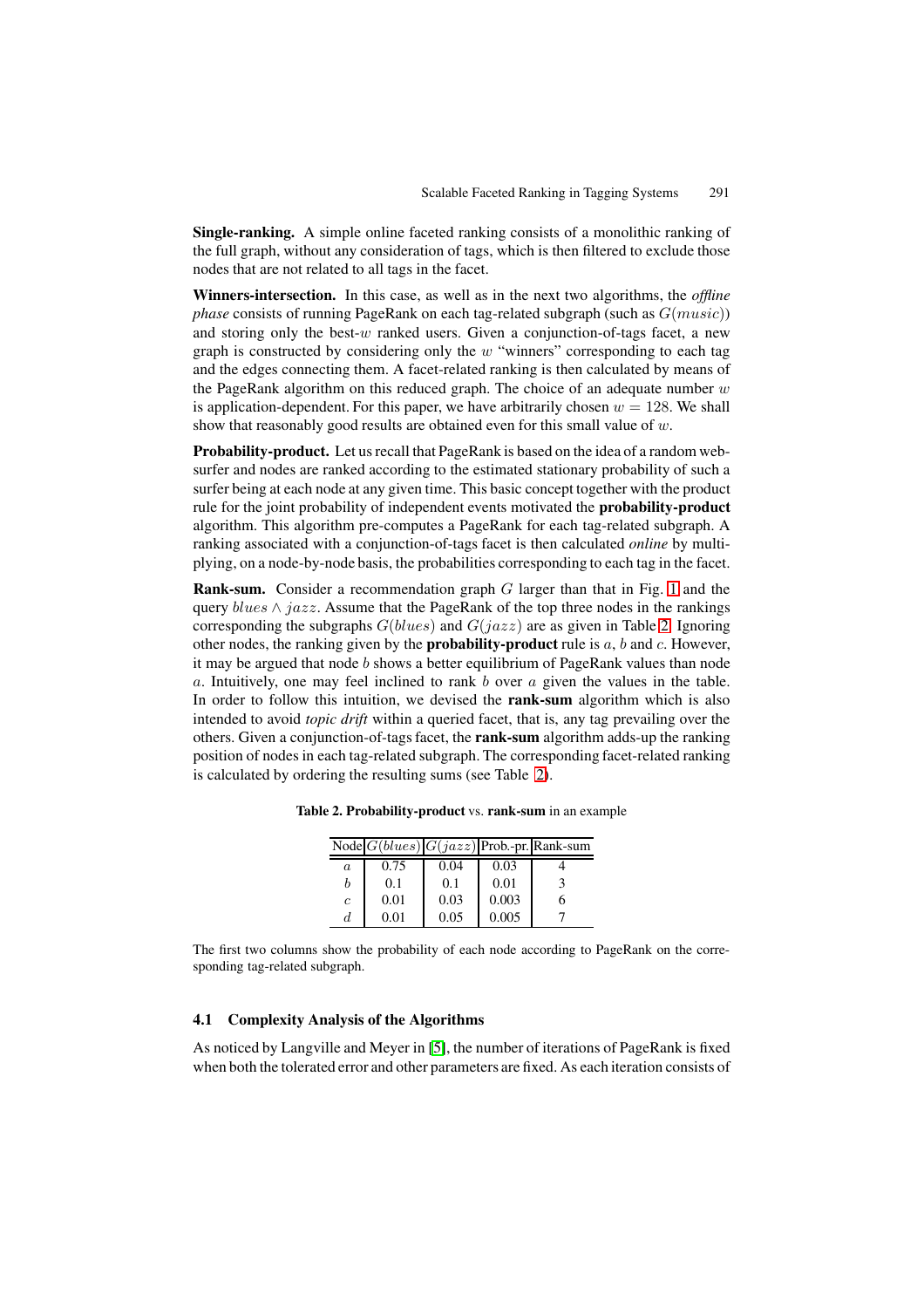#### 292 J.I. Orlicki, J.I. Alvarez-Hamelin, and P.I. Fierens

a sparse adjacency matrix multiplication, the time complexity of PageRank is linear on the number of edges of the graph. Since **probability-product**, **rank-sum** and **winnersintersection** algorithms require the offline computation of PageRank for each tag-related subgraph, it is clear that, if the average number of tags per edge is constant or grows very slowly as the graph grows, then the *offline phase* of these algorithms is scalable, i.e., linear on the number of edges of the complete tagged graph. Fig. 6 shows that the distribution of tags per edge falls quickly, having a mean of <sup>∼</sup> 9 tags per edge for the *YouTube* tagged graph and <sup>∼</sup> 13 for the *Flickr*tagged graph. These are *not* heavy-tailed distributions and, since tags are manually added to each uploaded content, we do not expect the average number of tags per recommendation to increase significantl[y a](#page-7-0)s the graph grows. In other words, Fig. 6 validates the hypothesis on which the scalability of the *offline phase* the **probability-product**, **rank-sum** and **winners-intersection** algorithms.

The time complexity of **edge-intersection** algorithm can be estimated by decomposing it into three phases. The first step is to find the graph associated to a facet with k tags, whi[ch](#page-7-0) takes  $\mathcal{O}(k \cdot E_{tag})$ , where  $E_{tag}$  is the number of edges of largest tagrelated subgraph. The second step is to compute the PageRank of the resulting graph, taking  $\mathcal{O}(E_{face})$  time, where  $E_{face}$  is the number of edges of the graph and, clearly,  $E_{\text{facet}} \leq k \cdot E_{\text{tag}}$ . Finally, the list of  $N_{\text{facet}}$  nodes of the graph must be ordered according to the PageRank, taking  $\mathcal{O}(N_{face} \log(N_{face}))$ . We have found that  $N_{face}$  is, in general, much smaller than  $E_{facet}$  (e.g., see Table 1).

For the **node-intersection** algorithm, the time complexity is the same that in the former case, but  $E_{facet}$  and  $N_{facet}$  are usually larger because the graph includes more edges.

In the case of **single-ranking**, the *online* computa[tio](#page-4-1)n takes  $O(k \cdot N_{tag})$  time, where  $N_{taq}$  is the maximum number nodes of a tag-related subgraph. Indeed, assuming that there is an ordered list of nodes related to each tag, its (ordered) intersection can be computed in time that grows linearly with the sum of the lengths of the lists.

The **winners-intersection**, **probability-product** and **rank-sum** algorithms have the same time complexity,  $\mathcal{O}(k)$ , because they only consider the top-w ranked users of each tag in the facet and, hence, their complexity depends only on the number of tags (i.e, the number of operations for each tag is fixed by the constant  $w$ ). This remark is supported because top- $w$  is widely used in the most popular search engines.

#### **5 Experimental Results and Discussion**

<span id="page-9-0"></span>In this section, we compare the behavior of the algorithms presented in Sect. 4. As a basis of comparison we use two algorithms whose online computation is unfeasible, but which are reasonably good standards: **edge-intersection** and **node-intersection**.

In order to quantify the "distance" between the results given by two different algorithms, we use two ranking similarity measures, *OSim* (Haveliwala [9]) a[nd](#page-6-0) *KSim* (Kendall [27] and Haveliwala [9]). The first measure,  $OSim(R_1, R_2)$  indicates the degree of overlap between the top n elements of rankings  $R_1$  and  $R_2$ , i.e., the number of common nodes. The second measure,  $KSim(R_1, R_2)$  is a variant of Kendall's distance that considers the relative orderings, i.e., counts how many inversions ar[e in](#page-13-2) a fixed top set. In bot[h ca](#page-13-16)ses, values close[r to](#page-13-2) 0 mean that the results are not similar and closer to 1 mean the opposite.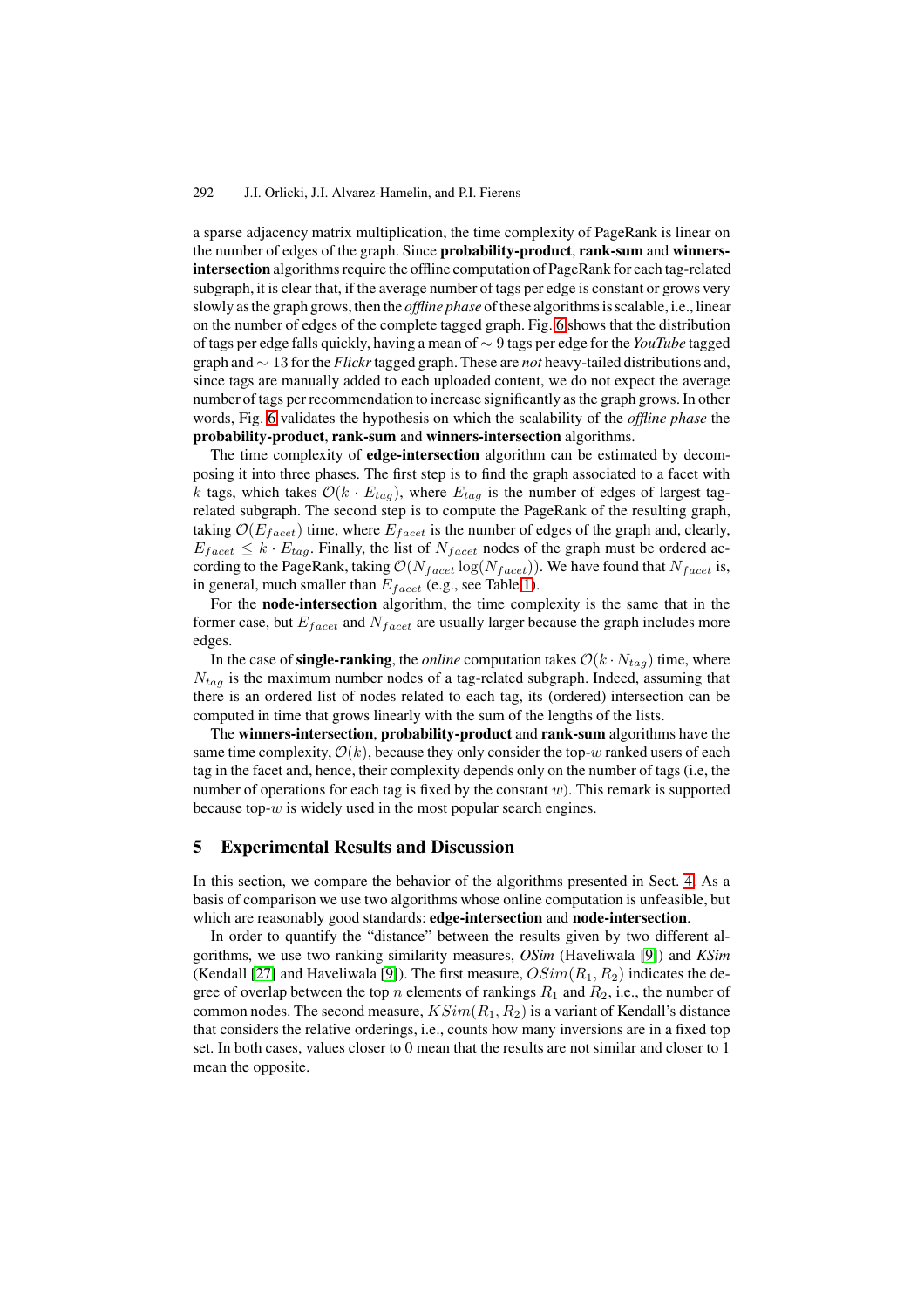We have run our algorithms on all facets of tag pairs extracted from the 100 most used tags<sup>5</sup> in each of the graphs, *YouTube* and *Flickr*. For each tag pair the proposed ranking algorithms (**single-ranking**, **probability-product**, **rank-sum** and **winnersintersection**) were compared to the gold-standards (**edge-intersection** and **nodeintersection**) using *OSim* and *KSim* to measure the rankings' similarity.

Table[s 3](#page-10-0)-4 present a summary of the comparisons, where we display averaged similarities for different sizes of top-sets of ranked users. Figures 7 and 8 show a more detailed summary of results for the  $OSim$  metric for the proposed algorithms. We do not include gray-scale figures corresponding to the *YouTube* graph because they are very similar. T[he](#page-10-1)  $x$ -axis in the figures corresponds to the number of nodes resulting from the basis of comparison algorithm (**edge-intersection** or **node-inter[sec](#page-11-0)tion**[\) a](#page-11-1)nd the y-axis to the top number  $n$  of nodes used to compute the similarities. The similarity results of OSim were averaged for log-log ranges. Observe that darker tones correspond to values closer to 1, i.e., more similar results. White spaces correspond to cases for which there are no data, e.g., whenever the  $y$  coordinate is greater than intersection size.

**Table 3.** *YouTube*: Comparison of ranking algorithms (average similarity: OSim|KSim)

<span id="page-10-1"></span>

| Algorithm                                                                   | edge-intersection |        |                                                                                 | node-intersection |        |        |
|-----------------------------------------------------------------------------|-------------------|--------|---------------------------------------------------------------------------------|-------------------|--------|--------|
|                                                                             | top 8             | top 16 | top 32                                                                          | top 8             | top 16 | top 32 |
| Single-ranking 0.08 0.48 0.10 0.50 0.13 0.51 0.31 0.53 0.34 0.55 0.39 0.56  |                   |        |                                                                                 |                   |        |        |
| Winners-inters. 0.06 0.48 0.04 0.49 0.04 0.50 0.10 0.49 0.08 0.50 0.08 0.51 |                   |        |                                                                                 |                   |        |        |
| Prob.-product                                                               |                   |        | $[0.72]0.71$ 0.80 $[0.78$ 0.86 $[0.83]$ $[0.42]0.59$ 0.52 $[0.66$ 0.67 $[0.74]$ |                   |        |        |
| Rank-sum                                                                    |                   |        | $[0.73]0.72$ $0.81]0.79$ $0.86]0.84$ $[0.41]0.58$ $0.50]0.64$ $0.67]0.72$       |                   |        |        |

**Table 4.** *Flickr*: Comparison of ranking algorithms (average similarity: OSim|KSim)

<span id="page-10-2"></span>

| Algorithm                                                                   | edge-intersection |                                                                                                                                                         |        | node-intersection |        |        |
|-----------------------------------------------------------------------------|-------------------|---------------------------------------------------------------------------------------------------------------------------------------------------------|--------|-------------------|--------|--------|
|                                                                             | top 8             | top 16                                                                                                                                                  | top 32 | top 8             | top 16 | top 32 |
| Single-ranking 0.07 0.48 0.09 0.49 0.11 0.50 0.17 0.50 0.21 0.51 0.27 0.53  |                   |                                                                                                                                                         |        |                   |        |        |
| Winners-inters. 0.30 0.53 0.23 0.53 0.11 0.51 0.19 0.50 0.19 0.52 0.18 0.53 |                   |                                                                                                                                                         |        |                   |        |        |
| Prob.-product                                                               |                   | $[0.57]0.63$ 0.64 $[0.66$ 0.72 $[0.71]$ $[0.32]0.55$ 0.42 $[0.59$ 0.56 $[0.67]$                                                                         |        |                   |        |        |
| Rank-sum                                                                    |                   | $\left  0.57 \right  0.63 \left  0.64 \right  0.67 \left  0.72 \right  0.72 \left  0.31 \right  0.53 \left  0.41 \right  0.58 \left  0.56 \right  0.66$ |        |                   |        |        |

As can be appreciated from Tables 3-4 and Figures 7-8, the **single-ranking** algorithm gave the worst results in most cases.

The **winners-intersection** algorithm, which is based on retaining only the 128 topranked users for each tag, gives worse results than **probability-product** and **rank-sum**, even for smaller intersections. Thi[s f](#page-10-1)[ac](#page-10-2)t is explaine[d](#page-11-0) [by](#page-11-1) the relevance of a large number of recommendations of low-ranked users when computing the PageRank in both the **edge-intersection** and the **node-intersection** cases. Also note that the **winnersintersection** approach gave better results for *Flickr* than for *YouTube*. A possible cause

<span id="page-10-0"></span><sup>5</sup> Some tags like *you*, *video* or *youtube* which give no information were removed from the experiment.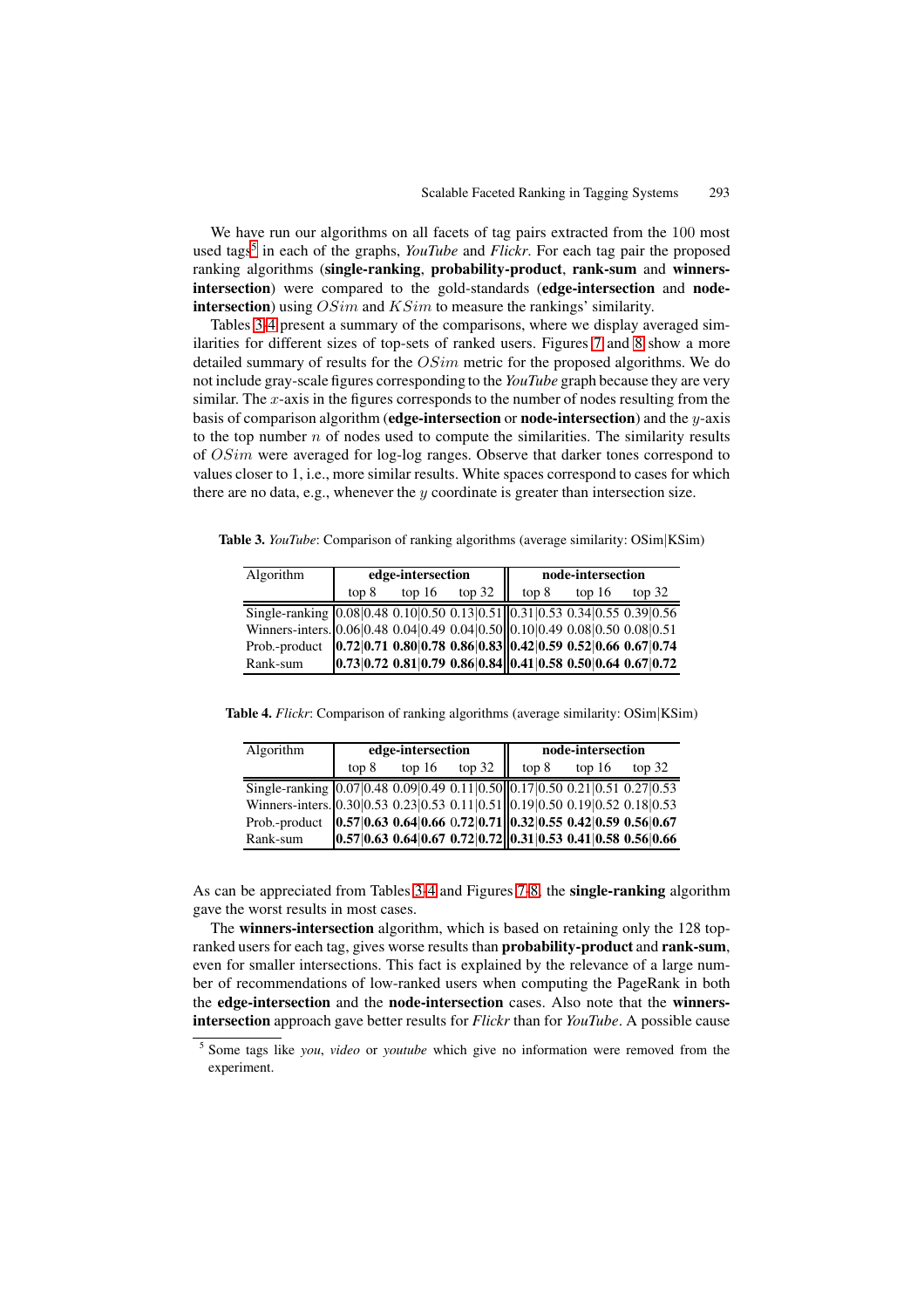

<span id="page-11-0"></span>**Fig. 7.** Flickr graph: Average similarity to **Edge-intersection**



<span id="page-11-1"></span>**Fig. 8.** Flickr graph: Average similarity to **Node-intersection**

is the assortativeness of *Flickr*'s graph (see Sect. 3.1). Indeed, since assortativeness implies that users with many recommendations are preferentially recommended by users with also many recommendations, the relevance of low-ranked users in the computation of the centrality measure is lower.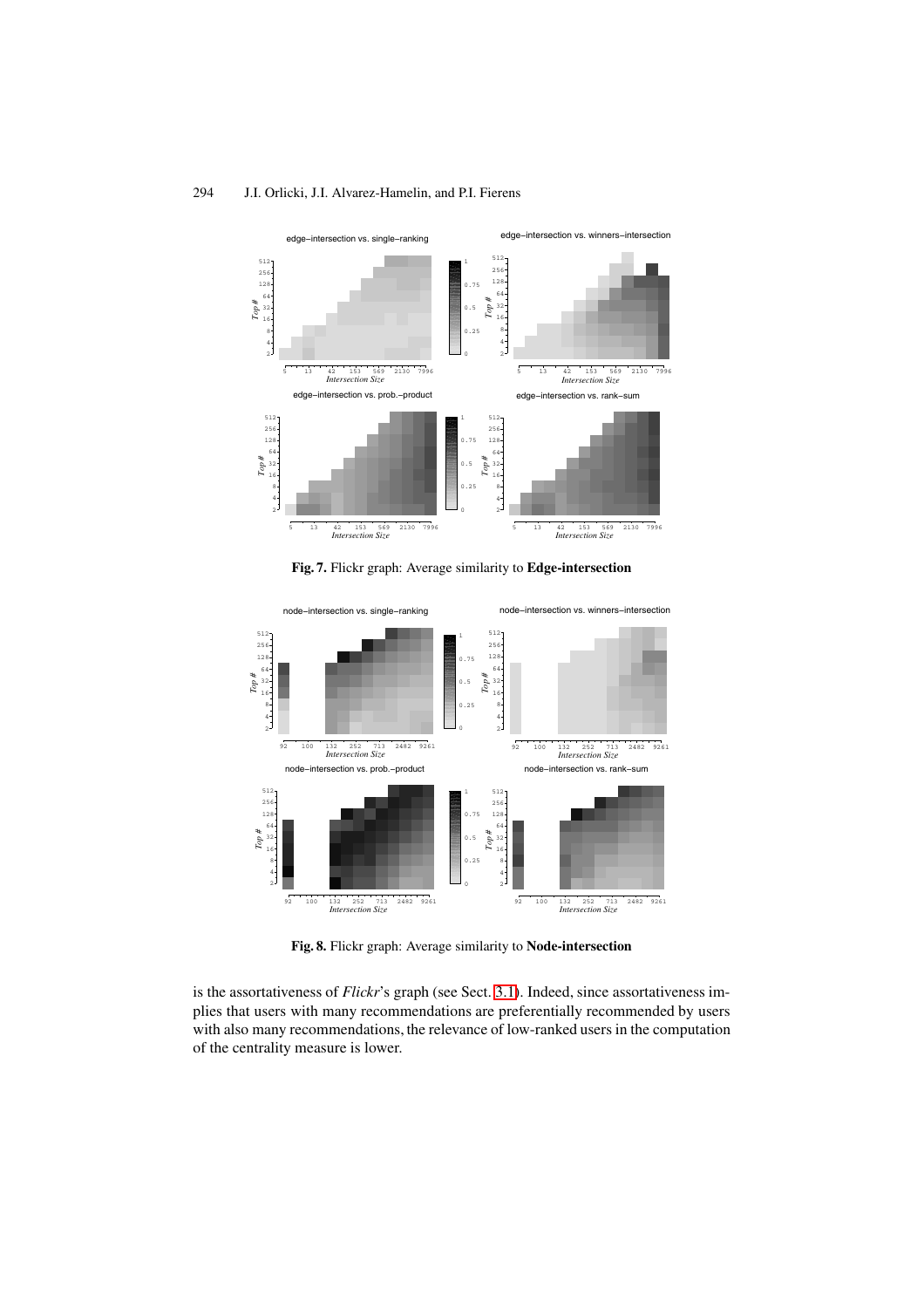The **probability-product** and **rank-sum** algorithms exhibit a similar behavior and clearly outperform other ranking algorithms when considering the similarity to the **edge-intersection** and the **node-intersection** standards on both graphs.

It is also remarkable that the similarity increases more rapidly (as the size of the ranking increases) in the cases of **probability-product** and **rank-sum** algorithms than in the of single ranking (see Tables 3-4 and Figures 7-8). On the contrary, in the case of **winners-intersection** algorithm, the Osim metric decreases. This is due to the limitation on the number of winners  $w$  considered.

## **6 Conclusions and Futur[e](#page-10-1) [Wo](#page-10-2)rk**

<span id="page-12-5"></span>We have proposed different algorithms for merging tag-related rankings into complete faceted-rankings of users in collaborative tagging systems. In particular, two of our algorithms, **probability-product** and **rank-sum** are feasible for online computation and give results comparable to those of two reasonable, though computationally costly, standards.

A prototypic application called *Egg-O-Matic* is available online [28]. It includes the online method **rank-sum** to approximate the **edge-intersection** offline ranking (in a mode called *"all tags, same content"*), and the **probability-product** method to approximate the **node-intersection** ranking (in a mode called *"all tags, any content"*).

A matter of future research is the possibility of reducing the com[plex](#page-13-17)ity of the offline phase of the proposed algorithms by first clustering the tags. In this case, facets would be represented by a set of clusters of related tags.

This work also opens the path for a more complex comparison of reputations, for example by integrating the best positions of a user even if the tags involved are not related (*disjunctive* queries) in order to summarize the relevance of a user generating content on the web.

It is also possible to extend the **rank-sum** algorithm in Sect. 4 to merge rankings generated from different systems or search engines, producing a ranking from a broader view (*cross-system ranking*).

#### **References**

- 1. Marlow, C., Naaman, M., Boyd, D., Davis, M.: HT06, tagging paper, taxonomy, Flickr, academic article, to read. In: HYPERTEXT 2006: Proc. of the seventeenth conference on Hypertext and hypermedia, pp. 31–40. ACM Press, New York (2006)
- 2. YouTube (2008), http://www.youtube.com/
- <span id="page-12-0"></span>3. Flickr (2008), http://www.flickr.com/
- 4. Page, L., Brin, S., Motwani, R., Winograd, T.: The PageRank Citation Ranking: Bringing Order to the Web. Technical report, Stanford Digital Library Technologies Project (1998)
- <span id="page-12-2"></span><span id="page-12-1"></span>5. Langville, A.N., [Meyer, C.D.: Survey: Deeper Inside](http://www.youtube.com/) PageRank. Internet Mathematics 1(3) (2003)
- <span id="page-12-4"></span><span id="page-12-3"></span>6. Richardson, [M.,](http://www.flickr.com/) [Domingos,](http://www.flickr.com/) [P.:](http://www.flickr.com/) [The](http://www.flickr.com/) [Intelligent](http://www.flickr.com/) [S](http://www.flickr.com/)urfer: Probabilistic Combination of Link and Content Information in PageRank. In: Advances in Neural Information Processing Systems 14. MIT Press, Cambridge (2002)